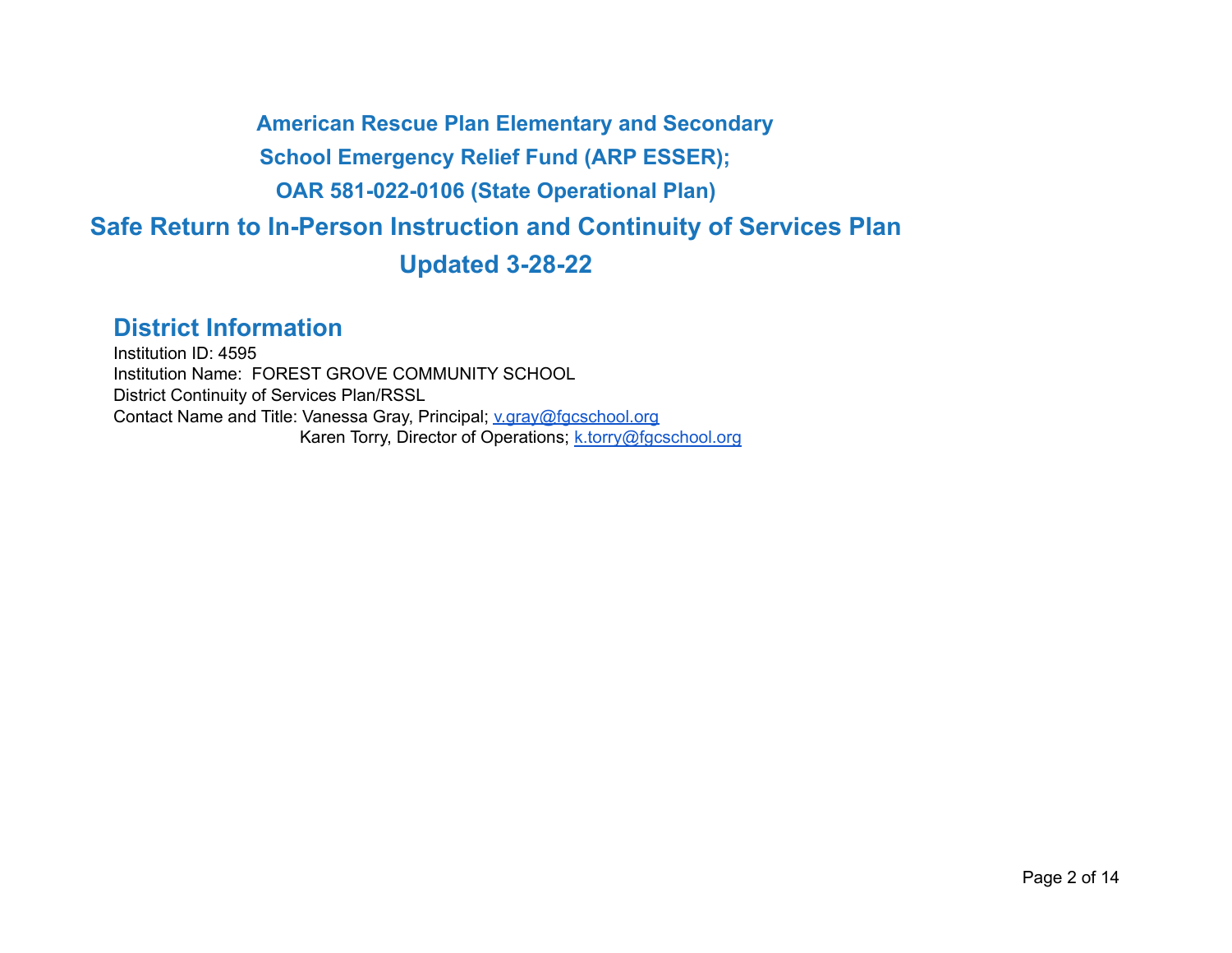# **Safe Return to In-Person Instruction and Continuity of Services Plan**

In order to best support students and families with the safest possible return to school for the 2021 school year, the Oregon Department of Education (ODE) has created an operational plan template to align guidance from the federal and state level in support of local decision-making and transparency of health and safety measures in the communities that school districts serve. The Safe Return to In-Person Instruction and Continuity of Services Plan serves the following purposes:

1) Replaces the Ready Schools, Safe Learners Operational Blueprint required under [Executive](https://www.oregon.gov/gov/Documents/executive_orders/eo_21-06.pdf) Order [21-06](https://www.oregon.gov/gov/Documents/executive_orders/eo_21-06.pdf); and 2) Meets the requirements for:

- a. An operational plan required under OAR [581-022-0106\(4\)](https://secure.sos.state.or.us/oard/viewSingleRule.action?ruleVrsnRsn=279135), while aligning the CDC Guidance on School Reopening with the Ready Schools, Safe Learners Resiliency [Framework](https://www.oregon.gov/ode/students-and-family/healthsafety/Documents/Ready%20Schools%20Safe%20Learners%20Resiliency%20Framework%20for%20the%202021-22%20School%20Year.pdf) for the 2021-22 School Year (RSSL Resiliency Framework);
- b. Section 2001(i)(1) of the ARP ESSER and the US Department of Education's [Interim](https://www.federalregister.gov/documents/2021/04/22/2021-08359/american-rescue-plan-act-elementary-and-secondary-school-emergency-relief-fund) Final [Requirements](https://www.federalregister.gov/documents/2021/04/22/2021-08359/american-rescue-plan-act-elementary-and-secondary-school-emergency-relief-fund) for Safe Return/Continuity of Services Plan; and
- c. Communicable Disease Plan and Isolation Plan under OAR [581-022-2220](https://secure.sos.state.or.us/oard/viewSingleRule.action?ruleVrsnRsn=145269) (Division 22 requirements).

As districts plan and implement the recommendations in ODE's RSSL Resiliency Framework, they will need to consider a continuum of risk levels when all recommendations cannot be fully implemented. For example, universal correct wearing of face coverings between people is one of the most effective preventive measures. However, there will be times when this is not possible based on a specific interaction or a physical space limitation, such as during meal times. It will be necessary to consider and balance the mitigation strategies described to best protect health and safety while ensuring full time in person learning.

ODE remains committed to the guiding principles introduced in spring of 2020 to generate collective action and leadership for efforts to respond to COVID-19 across Oregon. These principles are updated to reflect the current context:

- **Ensure safety and wellness**. Prioritizing basic needs such as food, shelter, wellness, supportive relationships and support for mental, social, and emotional health of students and staff.
- **Center health and well-being**. Acknowledging the health and mental health impacts of this past year, commit to creating learning opportunities that foster creative expression, make space for reflection and connection, and center on the needs of the whole child rather than solely emphasizing academic achievement.
- **Cultivate connection and relationship**. Reconnecting with one another after a year of separation can occur through quality learning experiences and deep interpersonal relationships among families, students and staff.
- **Prioritize equity**. Recognize the disproportionate impact of COVID-19 on Black, American Indian/Alaska Native, and Latino/a/x, Pacific Islander communities; students experiencing disabilities; students living in rural areas; and students and families navigating poverty and houselessness. Apply an equity-informed, anti-racist, and anti-oppressive lens to promote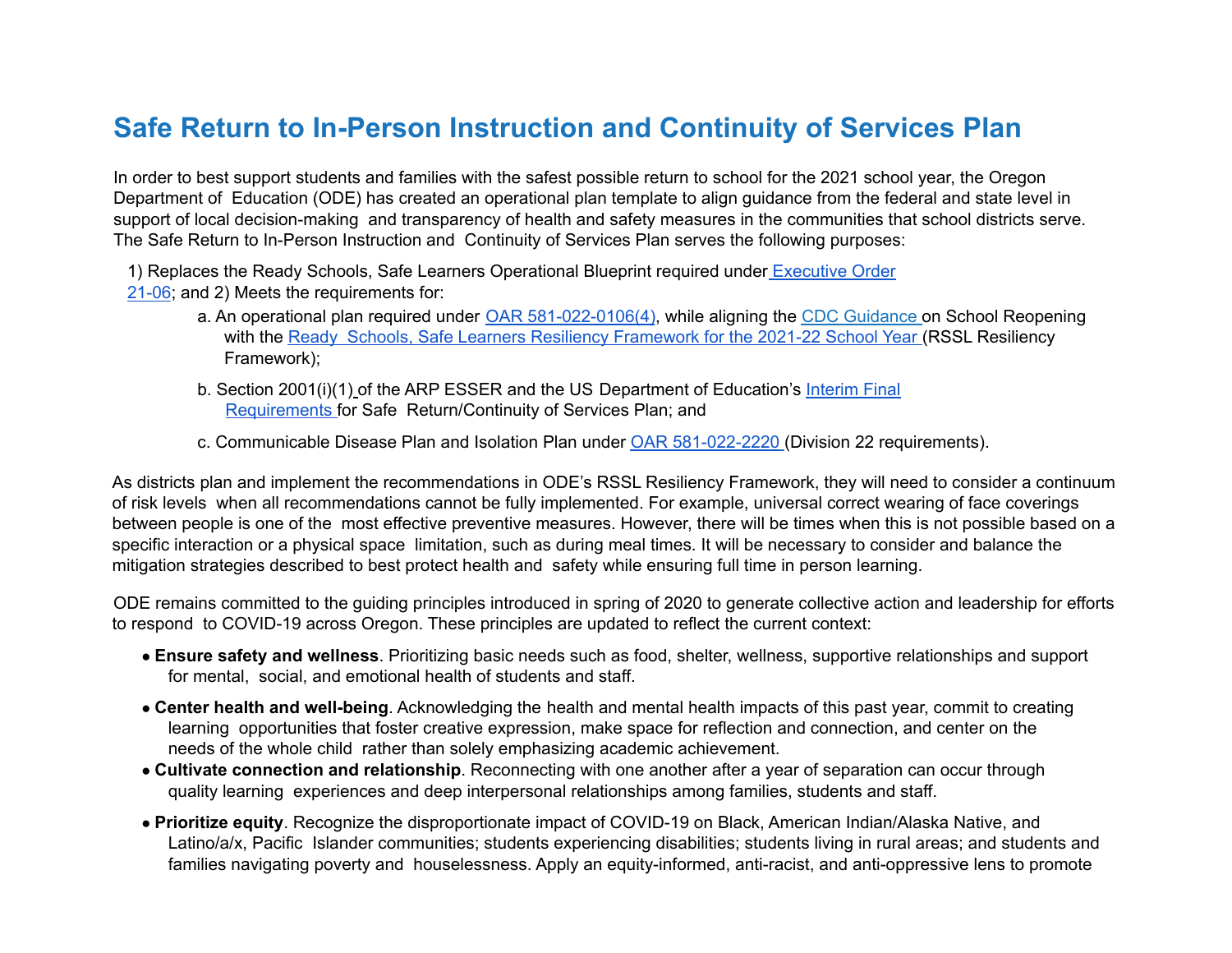culturally sustaining and revitalizing educational systems that support every child.

● **Innovate**. Returning to school is an opportunity to improve teaching and learning by iterating on new instructional strategies, rethinking learning environments, and investing in creative approaches to address unfinished learning.

### **Mental Health Needs**

| <b>ARP ESSER &amp;</b><br>OAR 581-022-0106<br><b>Component</b>                 | Extent to which district has adopted policies<br>and description of policies adopted to<br>ensure continuity of services                                                                                                                                                                      | How do adopted policies reflect RSSL guiding<br>principles?                                                                                                                                                                                                                                                                                                                                                                                                                                                                                                                                                                                                                                                                                                                                                                                     |
|--------------------------------------------------------------------------------|-----------------------------------------------------------------------------------------------------------------------------------------------------------------------------------------------------------------------------------------------------------------------------------------------|-------------------------------------------------------------------------------------------------------------------------------------------------------------------------------------------------------------------------------------------------------------------------------------------------------------------------------------------------------------------------------------------------------------------------------------------------------------------------------------------------------------------------------------------------------------------------------------------------------------------------------------------------------------------------------------------------------------------------------------------------------------------------------------------------------------------------------------------------|
| Devote time for<br>students and staff to<br>connect and build<br>relationships | Our school culture emphasizes relationships between<br>staff and students. Staff are intentional in establishing<br>opportunities for students to engage in team building<br>throughout the year. All classes engage in daily<br>community check-ins and regular social-emotional<br>lessons. | We have devoted several days of time and space at<br>the beginning of the school year, and ample<br>opportunities throughout the year for students and<br>staff to connect and build relationships in and out of<br>the classroom.<br>Update: We have partnered with Pacific University's<br>School of Professional Psychology (SPP) to host a<br>lunchtime games club for our middle school students<br>to provide opportunities for students who may<br>struggle socially to connect through shared activities.<br>SPP students will be providing other activities to<br>support student's social/emotional development and<br>mental health.<br>Student Support Specialist provides services to<br>students who are struggling with social situations,<br>teaching skills of perspective taking, self-regulation<br>and conflict resolution. |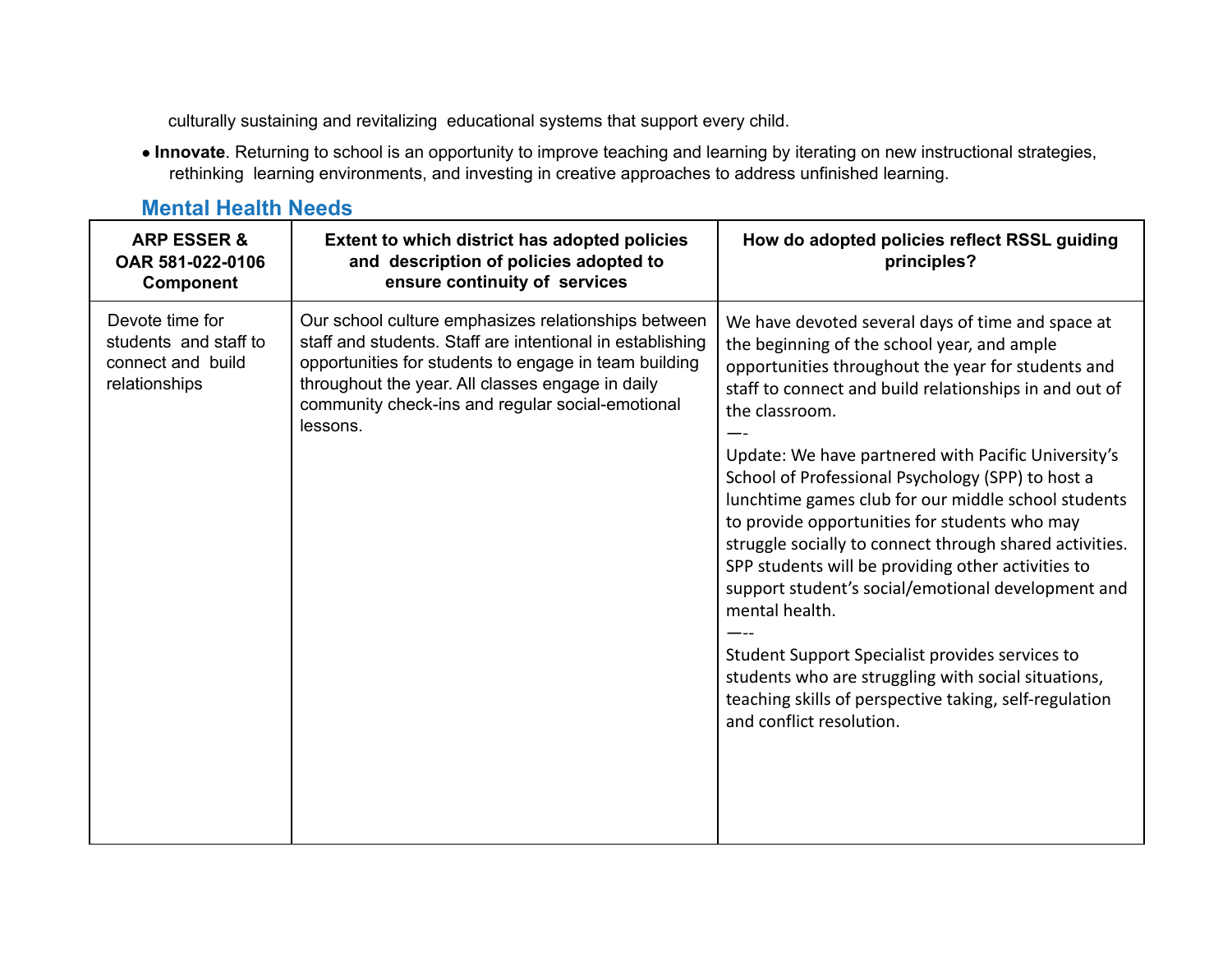| Ample class time, and<br>private time if needed,<br>for creative<br>opportunities that<br>allow students and<br>staff to explore and<br>process their<br>experiences | In class activities have been developed to allow<br>students to process their recent experiences. Art<br>classes are intentionally structured at the beginning<br>of the year to allow for students to express and<br>explore their feelings while creating art. | We have provided ample class time at the beginning<br>of the school year, as well as ongoing time, space, and<br>creative opportunities and outlets for students and<br>staff to make sense of their experiences, and to<br>process personal and professional stresses, emotions,<br>trauma, and grief. |
|----------------------------------------------------------------------------------------------------------------------------------------------------------------------|------------------------------------------------------------------------------------------------------------------------------------------------------------------------------------------------------------------------------------------------------------------|---------------------------------------------------------------------------------------------------------------------------------------------------------------------------------------------------------------------------------------------------------------------------------------------------------|
|----------------------------------------------------------------------------------------------------------------------------------------------------------------------|------------------------------------------------------------------------------------------------------------------------------------------------------------------------------------------------------------------------------------------------------------------|---------------------------------------------------------------------------------------------------------------------------------------------------------------------------------------------------------------------------------------------------------------------------------------------------------|

| <b>ARP ESSER &amp;</b><br>OAR 581-022-0106<br><b>Component</b>                                                              | Extent to which district has adopted policies<br>and description of policies adopted to<br>ensure continuity of services                                                                                     | How do adopted policies reflect RSSL guiding<br>principles?                                    |
|-----------------------------------------------------------------------------------------------------------------------------|--------------------------------------------------------------------------------------------------------------------------------------------------------------------------------------------------------------|------------------------------------------------------------------------------------------------|
| Link staff, students<br>and families with<br>culturally relevant<br>health and<br>mental health<br>services and<br>supports | Our Student Support Specialist position is focused on<br>supporting students' social and emotional well being<br>in school and on connecting families with appropriate<br>community mental health resources. | We have prioritized linking students and families with<br>mental health services and supports. |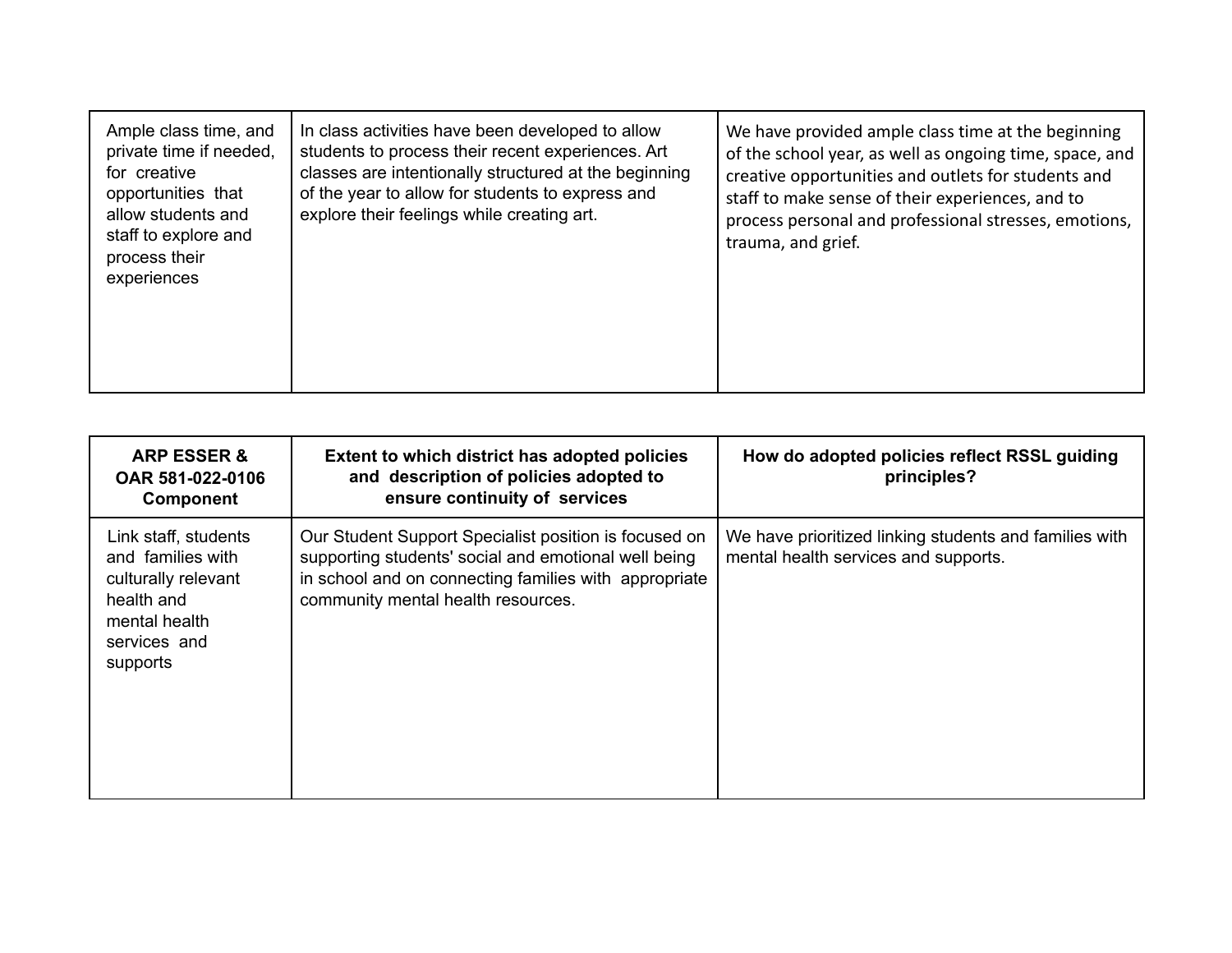| Foster peer/student<br>lead initiatives on<br>wellbeing and<br>mental health | Teachers are responsive to student initiatives and will<br>continue to work to give students voice and choice in<br>classrooms. |  |
|------------------------------------------------------------------------------|---------------------------------------------------------------------------------------------------------------------------------|--|
|                                                                              |                                                                                                                                 |  |

#### **Communicable Disease Management Plan**

Please provide a link to the district's **communicable disease management plan** that describes measures put in place to limit the spread of COVID-19 within school settings. (OAR [581-022-2220](https://secure.sos.state.or.us/oard/viewSingleRule.action?ruleVrsnRsn=145269)). The advised components of the plan and additional information are found on pages 20 and 21 of the RSSL Resiliency [Framework](https://www.oregon.gov/ode/students-and-family/healthsafety/Documents/Ready%20Schools%20Safe%20Learners%20Resiliency%20Framework%20for%20the%202021-22%20School%20Year.pdf) and meet the ESSER process requirements of "coordination with local public health authorities."

Link: District's COVID-19 Specific [Communicable](https://docs.google.com/document/d/1xl_iUfioNn7xS0JsCy1VwrruEMf7BaGN940r-a0XliY/edit?usp=sharing) Disease Plan

| <b>ARP ESSER</b><br>Component | Extent to which district has adopted policies<br>and description of policies adopted to<br>ensure continuity of services | How do adopted policies reflect RSSL guiding<br>principles? |
|-------------------------------|--------------------------------------------------------------------------------------------------------------------------|-------------------------------------------------------------|
|-------------------------------|--------------------------------------------------------------------------------------------------------------------------|-------------------------------------------------------------|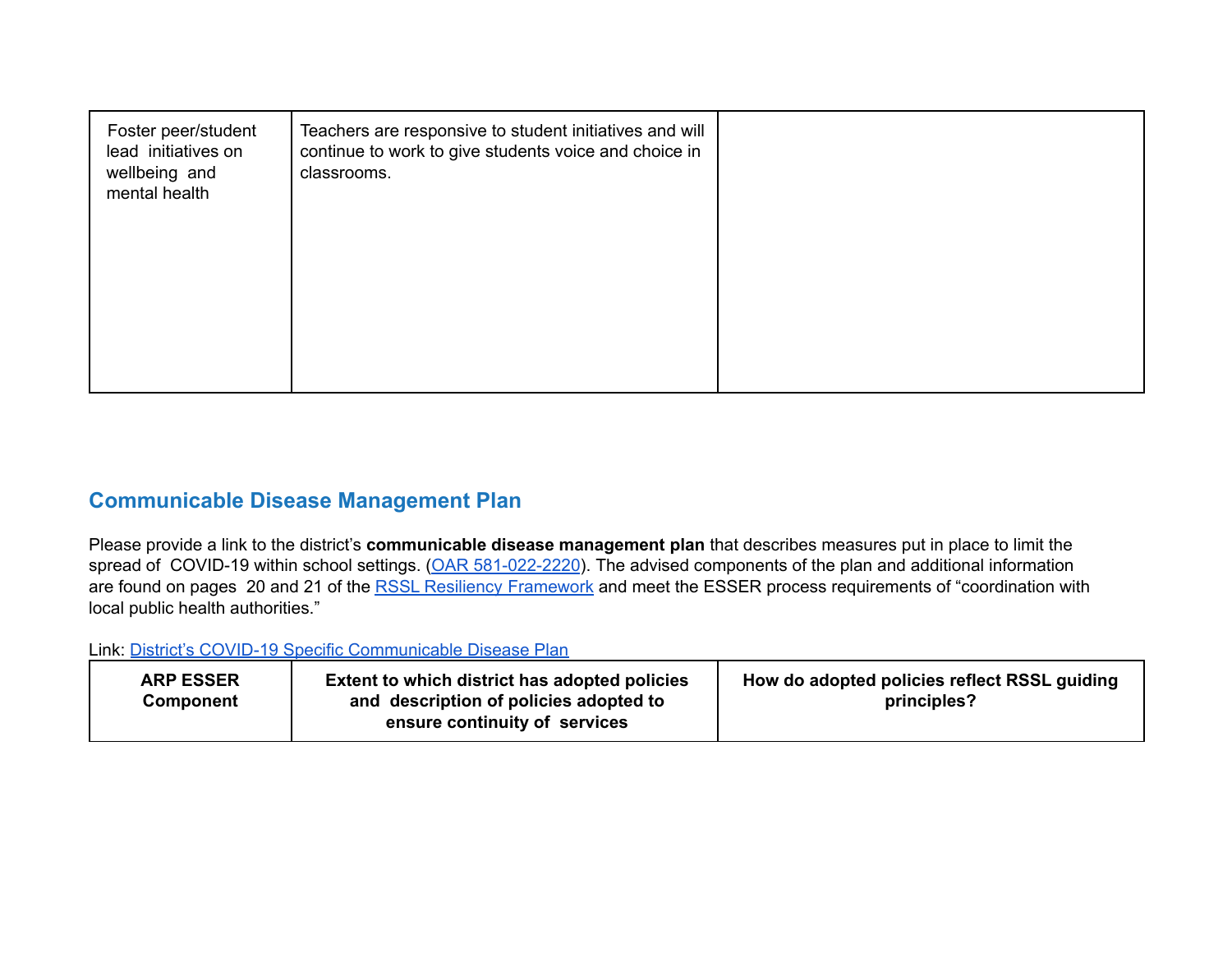| Coordination with<br>local public health<br>authority(ies)<br>including Tribal<br>health departments | <b>Protocol to notify local public health authority</b><br><b>Communication flow chart</b> | Through our district liaison, we are coordinating with<br>local public health authority (LPHA) to establish<br>communication channels related to current<br>transmission level. |
|------------------------------------------------------------------------------------------------------|--------------------------------------------------------------------------------------------|---------------------------------------------------------------------------------------------------------------------------------------------------------------------------------|
|                                                                                                      |                                                                                            |                                                                                                                                                                                 |

#### **Isolation Plan**

Please provide a link to the district's plan to **maintain health care and space** that is appropriately supervised and adequately equipped for providing first aid, and **isolates** the sick or injured child. (OAR 581-022-2220). If planning for this space is in your communicable disease management plan for COVID-19, please provide the page number.

Link: [Isolation Protocol](https://docs.google.com/document/d/1FL1W_viWoyVwhKZ0MfKk_CAIZ8JoFQS-0Rp7cCe5BrY/edit?usp=sharing)

### **Mitigation Strategies**

School administrators are required to **exclude staff or students from school** whom they have reason to suspect have been exposed to COVID-19. (OAR [333-019-0010;](https://secure.sos.state.or.us/oard/viewSingleRule.action?ruleVrsnRsn=279421) OAR 333-019-0010)

Please complete the table below to include the extent to which the district has adopted policies and the description of each policy for each mitigation strategy. In developing the response, please review and consider the CDC [guidance](https://www.cdc.gov/quarantine/masks/mask-travel-guidance.html) and the RSSL [Resiliency](https://www.oregon.gov/ode/students-and-family/healthsafety/Documents/Ready%20Schools%20Safe%20Learners%20Resiliency%20Framework%20for%20the%202021-22%20School%20Year.pdf?utm_medium=email&utm_source=govdelivery) [Framework](https://www.oregon.gov/ode/students-and-family/healthsafety/Documents/Ready%20Schools%20Safe%20Learners%20Resiliency%20Framework%20for%20the%202021-22%20School%20Year.pdf?utm_medium=email&utm_source=govdelivery) for each mitigation strategy. Additional documents to support district and school planning are available on the ODE [Ready](https://www.oregon.gov/ode/students-and-family/healthsafety/Pages/Planning-for-the-2020-21-School-Year.aspx) Schools, Safe [Learners](https://www.oregon.gov/ode/students-and-family/healthsafety/Pages/Planning-for-the-2020-21-School-Year.aspx) website.

| <b>Advised mitigation</b> | <b>Extent to which district has adopted</b> | How do adopted policies reflect RSSL guiding |
|---------------------------|---------------------------------------------|----------------------------------------------|
| strategy                  | policies and description of policies        | principles?                                  |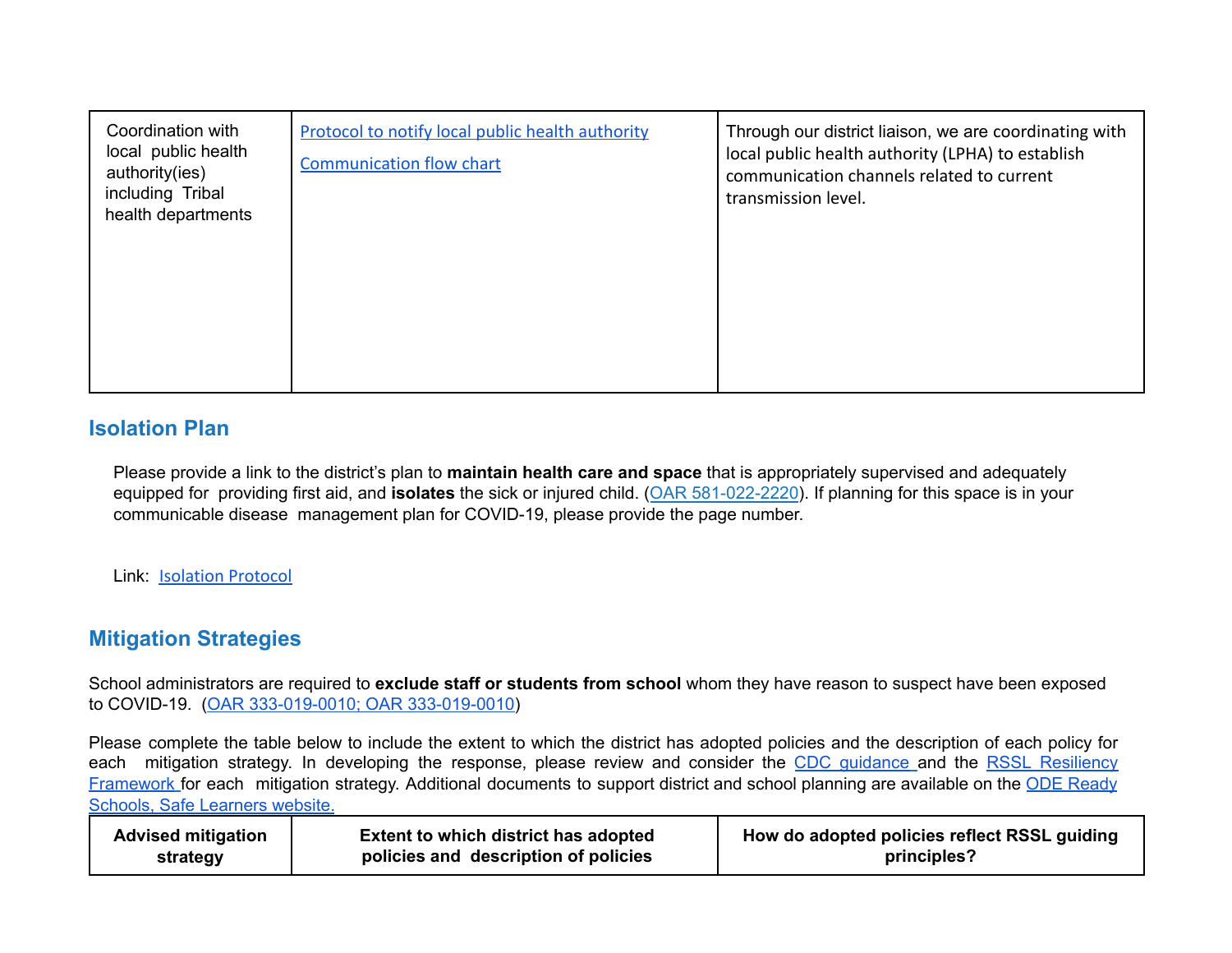|                                                                                       | adopted                                                                                                                                                                                                                                                                                                              |                                                                                                                                                                                                                     |
|---------------------------------------------------------------------------------------|----------------------------------------------------------------------------------------------------------------------------------------------------------------------------------------------------------------------------------------------------------------------------------------------------------------------|---------------------------------------------------------------------------------------------------------------------------------------------------------------------------------------------------------------------|
| COVID-19<br>vaccinations to<br>educators, other staff,<br>and students if<br>eligible | FGCS participated in teacher vaccination phases<br>during the 20-21 school year, gave staff time off to do<br>so, and continues to provide information to staff about<br>the availability and location of vaccines.<br>In most communications with parents, we encourage<br>vaccinations for those who are eligible. | RSSL asks schools to consider multiple factors when<br>they make decisions about implementing layered<br>prevention protocols. We have made community<br>protection a priority by ensuring vaccination<br>coverage. |

| Universal and correct<br>wearing of face<br>coverings | Face Covering Requirements Updated 8/4/21<br>ADA and IDEA accommodations | FGCS has aligned its policies and expectations for<br>staff and students to RSSL requirements.                                                                                                                                                                             |
|-------------------------------------------------------|--------------------------------------------------------------------------|----------------------------------------------------------------------------------------------------------------------------------------------------------------------------------------------------------------------------------------------------------------------------|
|                                                       |                                                                          | Update: Face coverings became optional at FGCS on<br>March 14 after the statewide K-12 mask mandate<br>expired. Teachers held class discussions to help<br>students manage this transition and explicitly taught<br>the expectation that students respect others' choices. |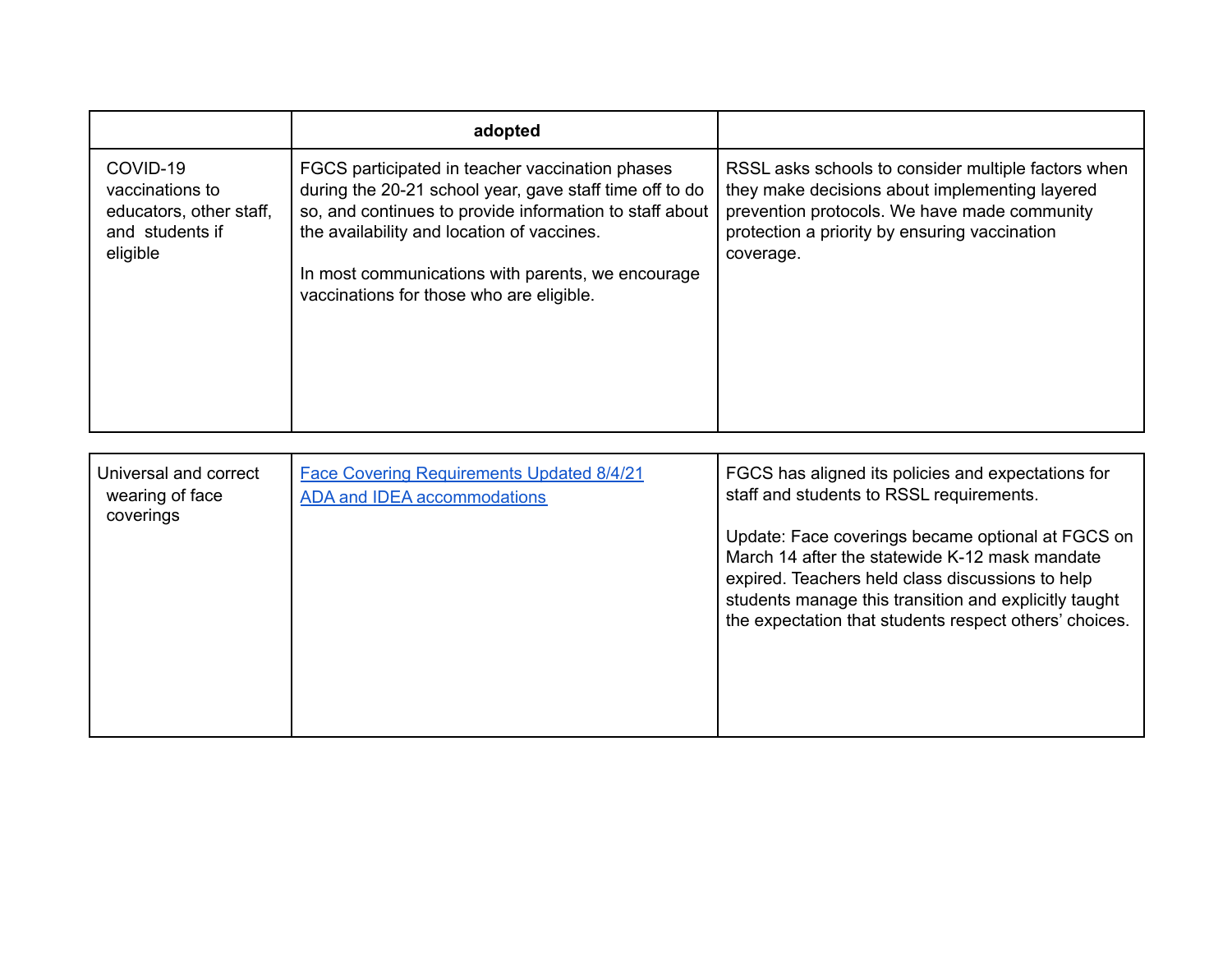| Physical<br>distancing and<br>cohorting | <b>Physical Distancing 21-22</b><br>Cohorting 21-22 | The school supports and promotes physical<br>distancing in all daily activities and instruction,<br>maintaining at least 3 feet between students to the<br>extent possible.<br>Update: We continue to practice physical distancing<br>to the extent possible during the school day. |
|-----------------------------------------|-----------------------------------------------------|-------------------------------------------------------------------------------------------------------------------------------------------------------------------------------------------------------------------------------------------------------------------------------------|
| Ventilation and air flow                |                                                     | FGCS's ventilation and air flow plan aligns with RSSL<br>$\mathbf{r}$ , and $\mathbf{r}$ , and $\mathbf{r}$ , and $\mathbf{r}$ , and $\mathbf{r}$ , and $\mathbf{r}$ , and $\mathbf{r}$                                                                                             |

| Ventilation and air flow |  | FGCS's ventilation and air flow plan aligns with RSSL<br>recommendations for increased outdoor ventilation<br>through open doors and windows when possible,<br>portable air purifiers to improve air quality, and<br>upgrading HVAC systems. |
|--------------------------|--|----------------------------------------------------------------------------------------------------------------------------------------------------------------------------------------------------------------------------------------------|
|                          |  |                                                                                                                                                                                                                                              |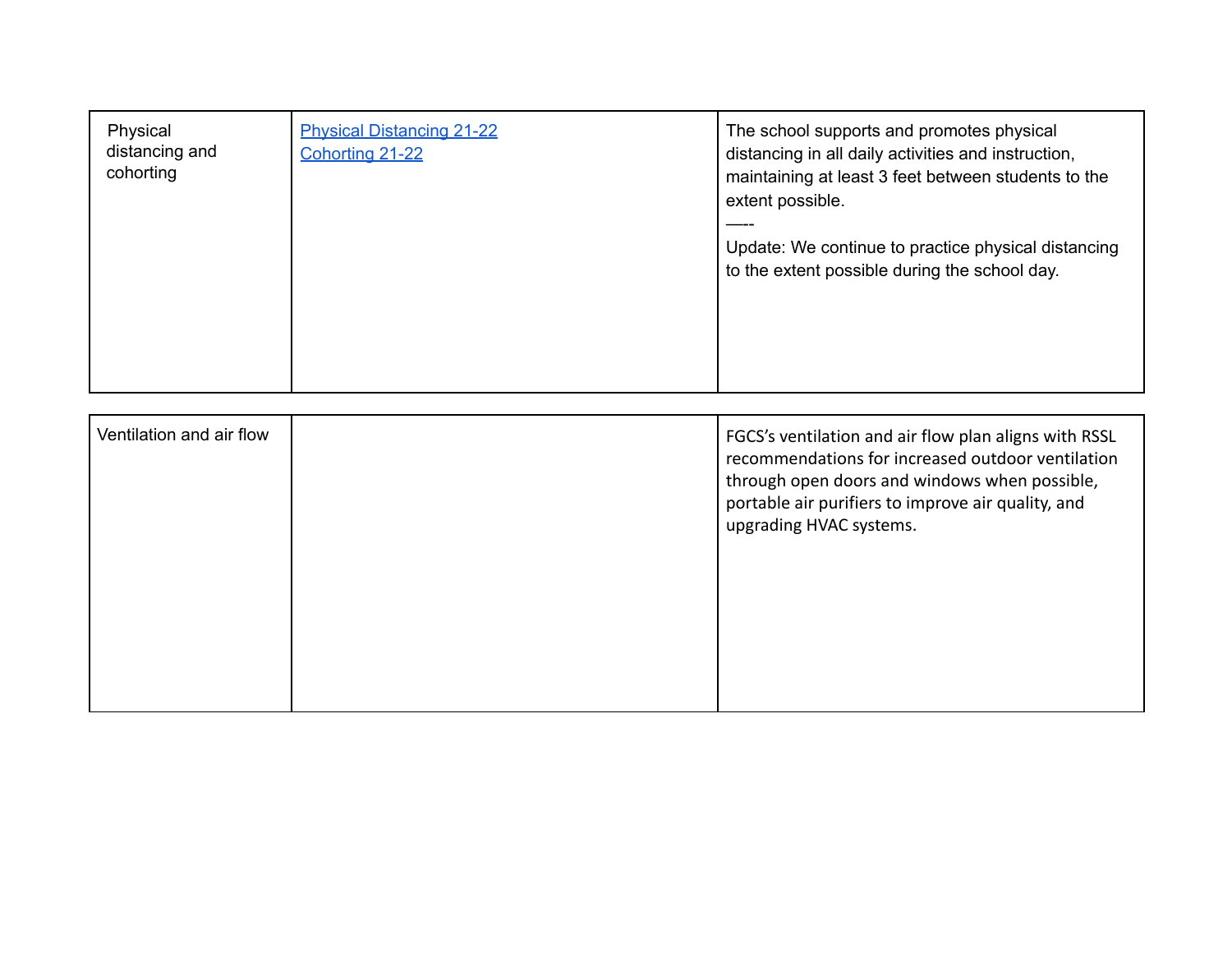| Handwashing and<br>respiratory etiquette        | <b>Hand and Mask Hygiene</b>                                                                                                               | All people on campus are advised and encouraged to<br>frequently wash their hands or use hand sanitizer.<br>Students are required to wash/sanitize hands upon<br>entry and before eating. Staff frequently remind<br>students with signage and regular verbal reminders of<br>the critical nature of hand hygiene.                                                                                                                                                                                                                                                                                                                         |
|-------------------------------------------------|--------------------------------------------------------------------------------------------------------------------------------------------|--------------------------------------------------------------------------------------------------------------------------------------------------------------------------------------------------------------------------------------------------------------------------------------------------------------------------------------------------------------------------------------------------------------------------------------------------------------------------------------------------------------------------------------------------------------------------------------------------------------------------------------------|
| Free, on-site<br>COVID-19<br>diagnostic testing | Parents will be able to opt into a diagnostic testing<br>program run at school for symptomatic students.<br>Details on the school website. | Diagnostic testing is for individuals with symptoms of<br>COVID-19 or those who have been exposed to<br>COVID-19 through close contact with a case at<br>school. The CDC recommends that schools offer free,<br>on-site COVID-19 diagnostic testing to help to identify<br>COVID-19 cases and prevent or reduce viral spread<br>at school and home. Diagnostic testing at school,<br>when possible, will help all involved to know as<br>quickly as possible if a student has COVID-19.<br>Update: With the end of the mask mandate, we again<br>notified parents about the choice to opt in to<br>diagnostic and screening test programs. |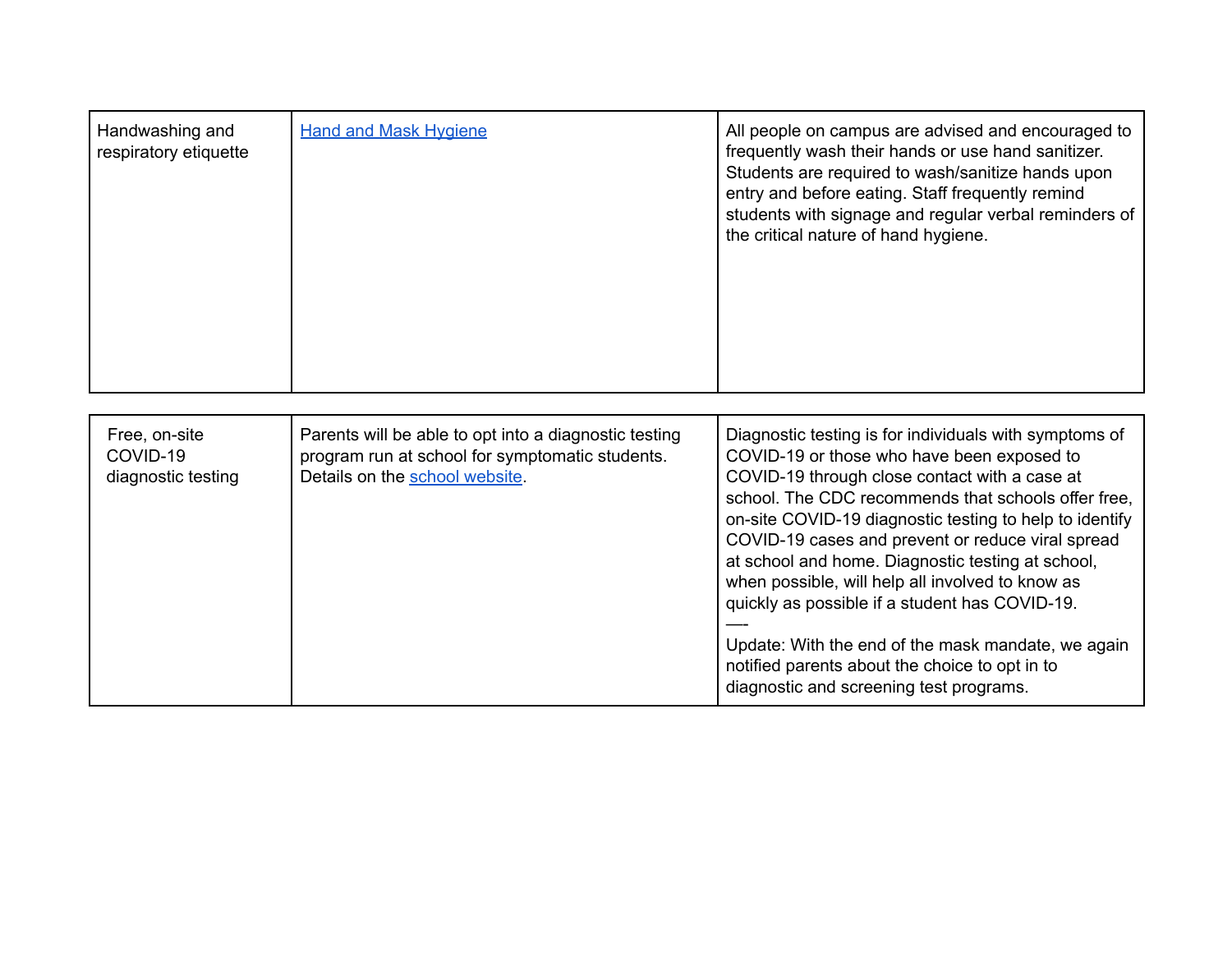| COVID-19 screening<br>testing | Parents will be able to opt into a screening testing<br>program run at school for students.<br>Details on the school website. | Screening testing is testing for individuals without<br>symptoms of COVID-19 or known exposure to<br>COVID-19. This weekly testing program is offered<br>through the Oregon Health Authority and Oregon<br>Health Sciences University (OHSU). Participating<br>students will bring home a saliva screening test kit<br>once a week, then will complete and return the test to<br>school on a specific day each week (We have not yet<br>been advised which day is our 'test return day, but will<br>notify parents in advance when we know). Completed<br>test kits will be taken by courier to OHSU and tested<br>within 24 hours. Parents will be notified of any<br>positive or inconclusive test results. There is no notice<br>for negative tests. |
|-------------------------------|-------------------------------------------------------------------------------------------------------------------------------|---------------------------------------------------------------------------------------------------------------------------------------------------------------------------------------------------------------------------------------------------------------------------------------------------------------------------------------------------------------------------------------------------------------------------------------------------------------------------------------------------------------------------------------------------------------------------------------------------------------------------------------------------------------------------------------------------------------------------------------------------------|
|-------------------------------|-------------------------------------------------------------------------------------------------------------------------------|---------------------------------------------------------------------------------------------------------------------------------------------------------------------------------------------------------------------------------------------------------------------------------------------------------------------------------------------------------------------------------------------------------------------------------------------------------------------------------------------------------------------------------------------------------------------------------------------------------------------------------------------------------------------------------------------------------------------------------------------------------|

| <b>Advised mitigation</b><br>strategy | <b>Extent to which district has adopted</b><br>policies and description of policies<br>adopted                                                                                                                               | How do adopted policies reflect RSSL guiding<br>principles?                                                                                                                                                                                                                                           |
|---------------------------------------|------------------------------------------------------------------------------------------------------------------------------------------------------------------------------------------------------------------------------|-------------------------------------------------------------------------------------------------------------------------------------------------------------------------------------------------------------------------------------------------------------------------------------------------------|
| Public health<br>communication        | The district will provide annual and ongoing training<br>of health and safety protocols specific to COVID-19.                                                                                                                | The RSSL guidelines emphasize the importance of<br>clear and frequent communication with parents,<br>students and staff.                                                                                                                                                                              |
|                                       | The school communicates health and safety protocols<br>to students, families, and communities through<br>regular emails and through our school website.<br>Covid cases appear on the "dashboard" on the district<br>webpage. | FGCS regularly communicates with parents through<br>all-school email, website and school-sponsored social<br>media to keep them apprised of health/safety<br>protocols, including any upcoming changes. We hold<br>online parent forums and send out surveys to solicit<br>parent input on decisions. |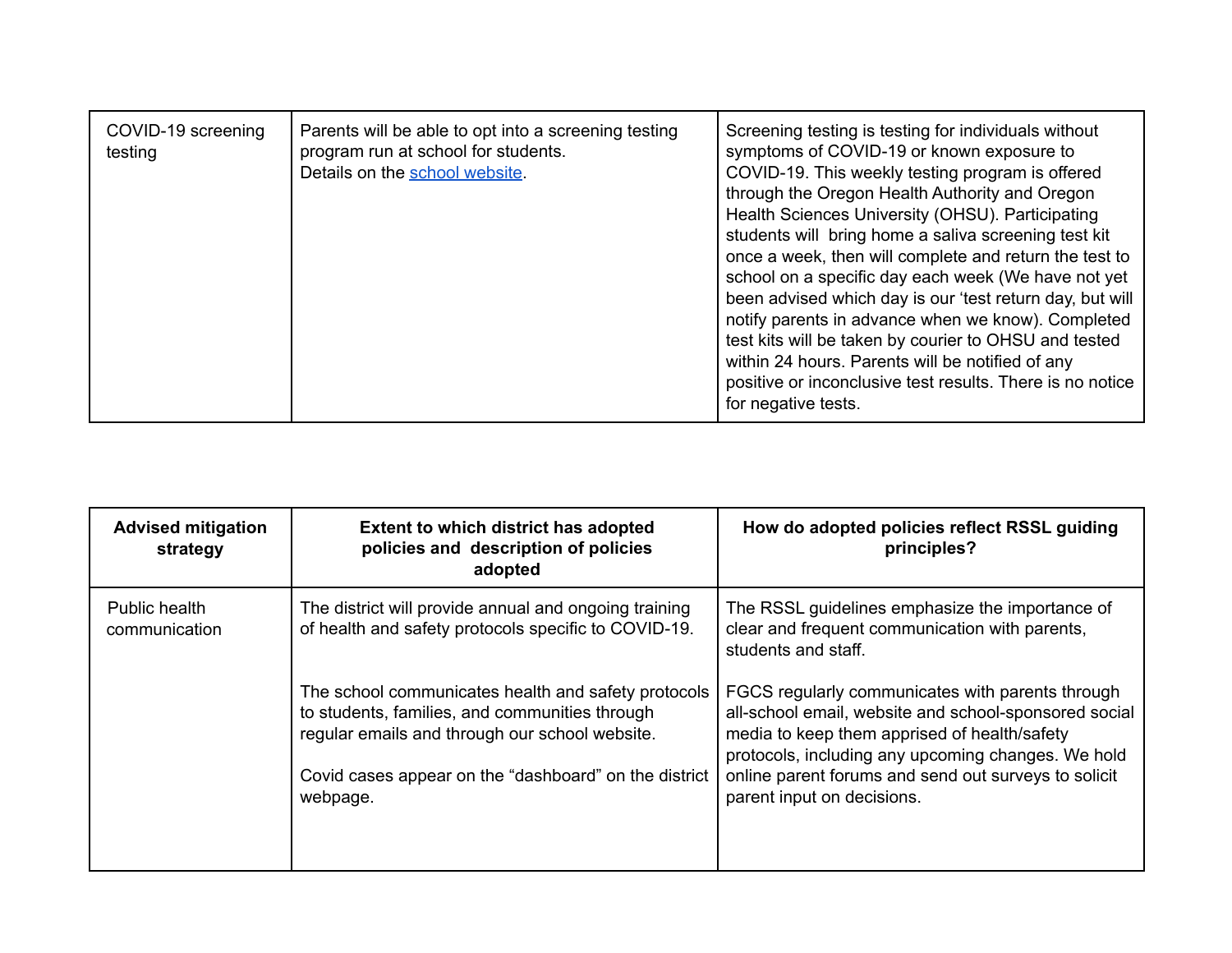| Isolation and<br>quarantine | In consultation with district nurses, the LPHA,                                                                                                                                                                                                                                                                                                                                                                  | Adherence to school exclusion processes as laid out in<br>Communicable Disease Guidance for Schools. |
|-----------------------------|------------------------------------------------------------------------------------------------------------------------------------------------------------------------------------------------------------------------------------------------------------------------------------------------------------------------------------------------------------------------------------------------------------------|------------------------------------------------------------------------------------------------------|
|                             | school-based health center, and related service<br>providers, the district has developed an isolation and<br>exclusion protocol based on core components under<br>the authority of public health (LPHAs and OHA) as<br>described in relevant OARs. The district cooperates<br>with the LPHA for investigations and implements the<br><b>Investigative Guidelines for COVID-19.</b><br><b>Isolation Protocol,</b> | Recording and monitoring the students and staff<br>being isolated or sent home for the LPHA review.  |
|                             | <b>Exposure and Quarantine Protocol</b>                                                                                                                                                                                                                                                                                                                                                                          |                                                                                                      |

# **Accommodations for Children with Disabilities**

Please describe the extent to which the district has adopted policies related to appropriate accommodation for children with disabilities with respect to health and safety protocols. Please describe any such policies.